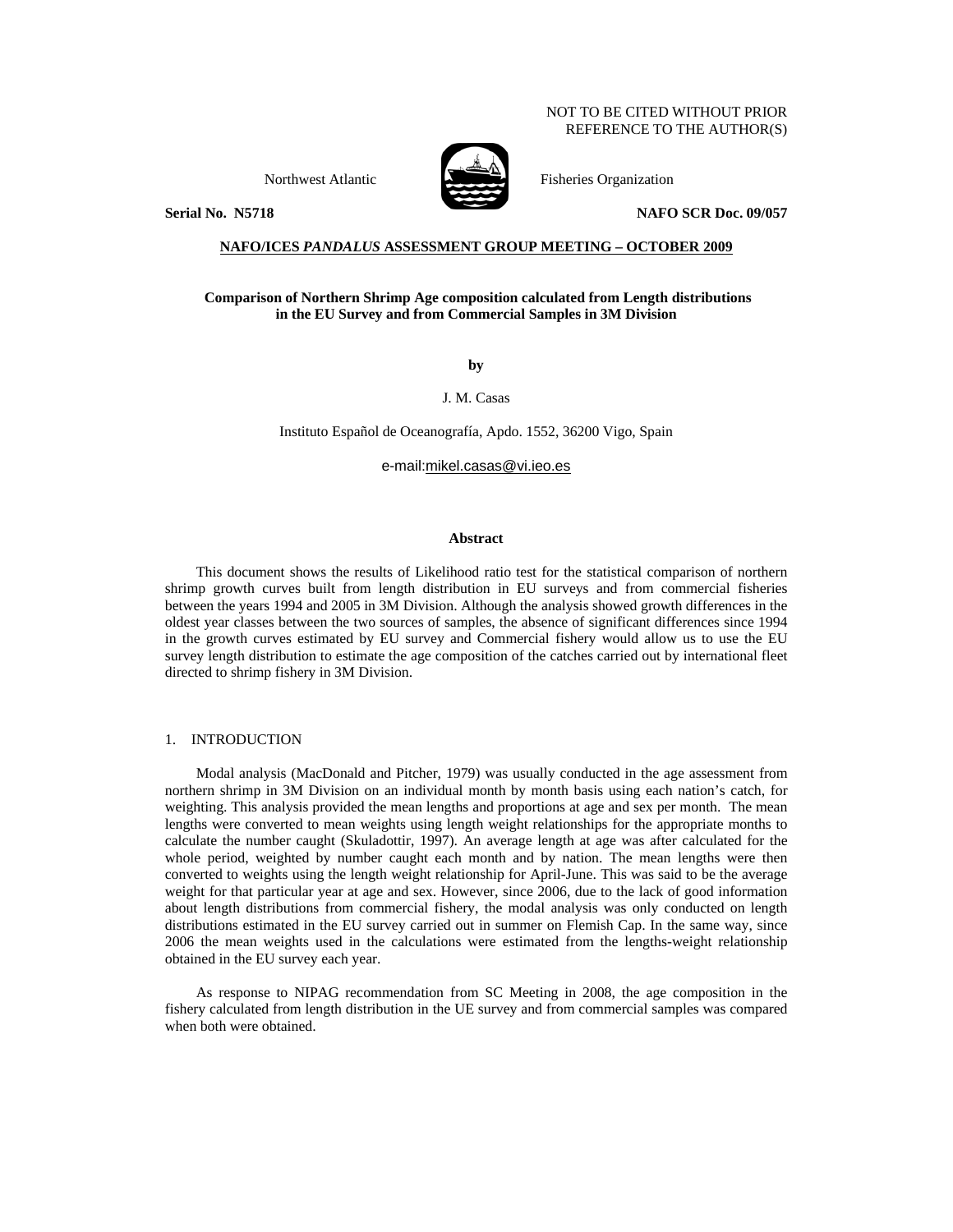### 2. MATERIAL AND METHODS

For the comparison the mean length by age estimated from UE surveys and from commercial fishery since 1994 to 2005 were used (Table 1). The mean length for age groups with low frequencies (age 1 and sometimes ages 2 and 7) were removed from the data set due to the high uncertainty of the estimated values. With the mean lengths by age estimated were built the Von Bertalanffy growth curves from the year class where the data were available (year classes 1991 to 1999) and they were compared by means of Likelihood ratio test following Kimura (1980).

Following Kimura, the general model (6 parameters; one  $L_{\infty}$ , *K*, and  $t_0$  for EU Surveys and Commercial Fishery) and four sub models are fitted to the length and age data using function nonlinear least squares function. The four sub models support the hypothesis where the parameters satisfy some set of linear constraints:

$$
L\infty_1=L\infty_2K_1=K_2t_{01}=t_{02}L_{\infty1}=L_{\infty2}, K_1=K_2, t_{01}=t_{02}
$$

For each general model-sub model comparison, likelihood ratios are calculated by using the residual sum-of-squares and are tested against chi-square statistics with the appropriate degrees of freedom. All the statistical analysis was made in R (www.flr-project.org).

### 3. RESULTS AND DISCUSSION

The table 2 list elements with the likelihood ratio tests comparing von Bertalanffy models. Results of Likelihood ratio test indicate that in 1993, 1994 and 1999 year classes there were significant differences in  $L_\infty$  whereas *K* and  $t_0$  were significantly different in 1993 and 1999. When it was considered the hypothesis that  $L_{\infty}$ , *K* and  $t_0$  were equals in the two source of samples (EU survey and Commercial fishery) only the oldest year classes (1991, 1992 and 1993) show significative differences, a border line significant difference ( $\alpha$  = 0.05) in 1994 and 1999 year classes and no significant difference in 1995-1998 year classes. The discrepancies in the 1991-1993 year classes could be due to deficiencies in the sampling and lack of experience of the scientific personal responsible in the first years to measure the shrimp in the UE survey.

These results show that in spite of growth differences found in the oldest year classes, the absence of significant differences since 1994 in the growth estimated by EU survey and Commercial fishery would allow to use the EU survey length distribution to estimate the age composition of the catches carried out by international fleet directed to shrimp fishery in 3M Division.

#### 4. REFERENCES

Kimura, D.K. 1980. Likelihood methods for the von Bertalanffy growth curve. U.S. Fish. Bull. 77(4):765-776.

MacDonald P. D. M.. and T. J. Pitcher 1979. Age groups from size-frequency data: A versatile and efficient method of analysing distribution mixtures. . J.Fish. Res. Board Can. 36: 987-1011.

Skúladóttir, U., 1997. The Icelandic shrimp fishery (*Pandalus borealis* Kr. ) at Flemish Cap in 1993- 1997. NAFO SCR Doc. 97/85, Serial No. N2931: 30p.